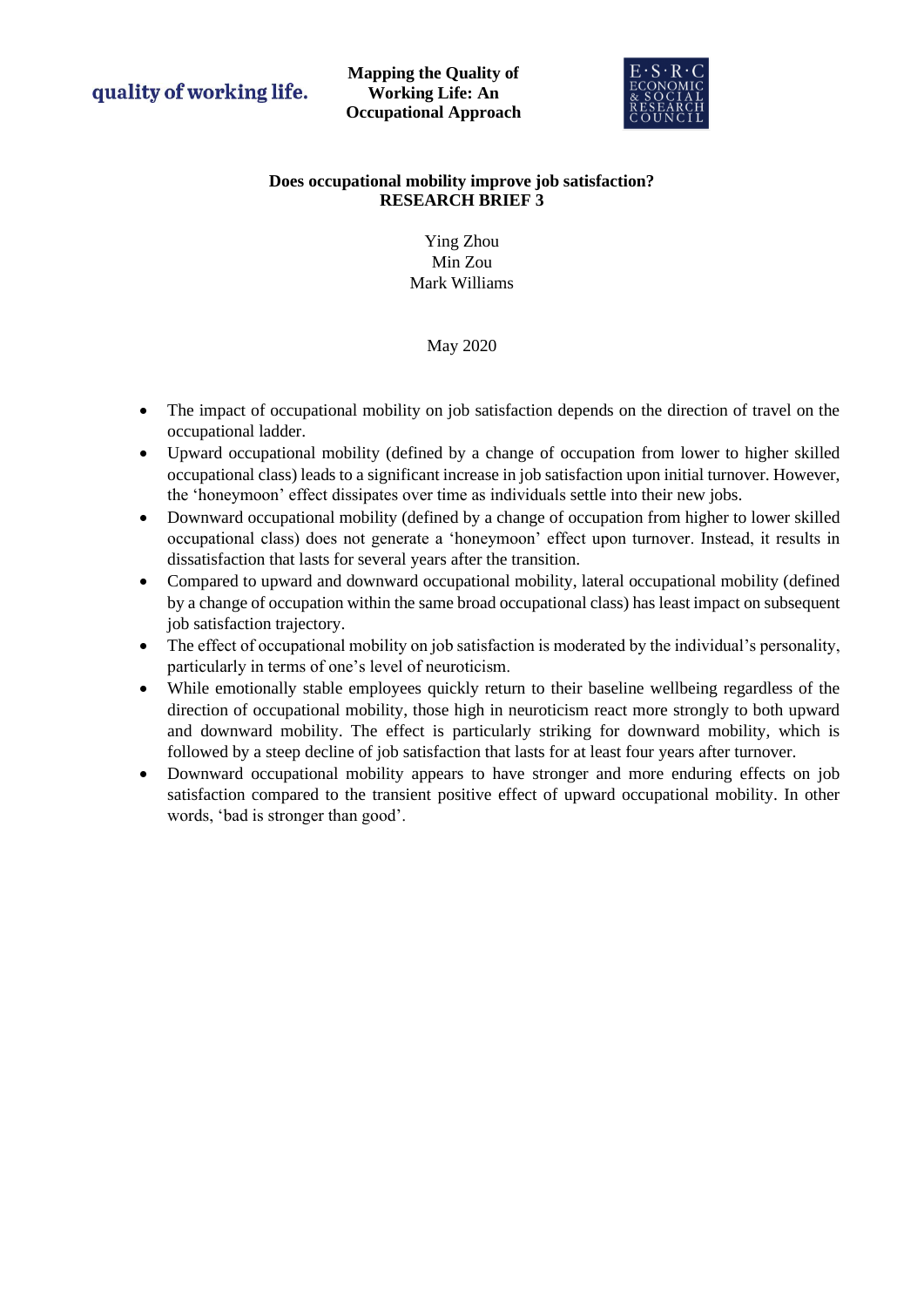Having explored how the quality of work is highly differentiated by occupation, we next explore whether mobility across occupational categories is a route to higher job satisfaction. Moving to a higher quality occupation may not necessarily lead to improved job satisfaction given the disruption a career change may incur. Moreover, any improvement in job satisfaction may be transitory as workers adapt to their new working environments. Research on job change has revealed a 'honeymoon-hangover' pattern during the turnover process, which refers to the fact that job satisfaction typically peaks initially following a job change (the 'honeymoon') but subsequently falls back to the baseline level over time (the 'hangover'). However, it has yet to explore how this pattern is affected by the nature of occupational mobility or whether there are significant individual differences in employees' reactions to career changes.

### *Direction of occupational mobility*

To capture the nature of career change, we focus on the direction of occupational class mobility. As the previous research brief has shown, occupational class is a reasonable proxy for overall job quality. We argue that upward occupational class mobility is an important means for individuals to improve their well-being. As physical wellbeing is maximized through the satisfaction of material needs and social well-being through the gratification of the desire to gain approval, respect, and admiration from others, moving up the occupational ladder can improve both dimensions of well-being by increasing job resources and eliciting more positive perception from others. By contrast, downward mobility is expected to adversely affect an individual's subjective well-being. Besides its negative impact on access to economic and social resources, downward mobility can also lead to overqualification, a condition in which individuals have more skills, experience and abilities than required for their jobs. Failure to obtain a job at one's expected level can lead to feelings of disappointment and frustration.

While occupational mobility can induce well-being fluctuations at the time of turnover, its impact is likely to dissipate over time. Set point theory suggests that subjective well-being is largely determined by genes and remains generally stable over the life course. Although external life events may shift subjective well-being in the short-term, individuals will gradually regress to their baseline after they have adapted to changed life circumstances, a process described as the 'hedonic treadmill'. Based on set point theory, we propose that although upward mobility initially generates a significant 'honeymoon' effect due to the upgrading of one's occupational class, this effect will gradually wear off after individuals have adapted to their new job tasks, responsibilities and resources. Similarly, downward occupational class mobility will initially generate significant dissatisfaction due to a loss of job resources and social status, but with sufficient time, people will return to their baseline well-being after coming to terms with the new realities.

#### *Individual differences in reaction and adaptation to occupational mobility*

To add nuance to our findings, we also investigated whether the impact of occupational class mobility on job satisfaction trajectories may depend on personality traits. Given previous research has shown the traits of extraversion and neuroticism are most strongly associated with subjective well-being, we focus on these traits. Drawing on biopsychological theories which suggest that individuals high in extraversion are particularly sensitive to gains while those high in neuroticism are particularly sensitive to loss, we propose that extraverts are likely to experience a greater increase in well-being in the condition of upward occupational class mobility. They are more likely to become excited about higher financial rewards and social status which leads to stronger reactions to upward occupational mobility. By contrast, individuals characterised by high levels of neuroticism will suffer a greater loss of well-being in the condition of downward occupational mobility because of their stronger sensitivity to punishment stimuli. Highly neurotic employees are more likely to feel entrapped by moving into a lower quality job that decreases their financial and social resources, which can lead to stronger feelings of frustration and disappointment. Following the initial career transition comes the stage of adaptation, which is a process that allows constant stimuli to fade into the background so that individuals can use resources to deal with new stimuli in the environment that requests immediate attention and actions. Accordingly, the speed for adaptation is determined by how soon the new stimuli will be incorporated as part of background in one's life. As individuals high in extraversion and neuroticism are expected to demonstrate greater responses to occupational mobility, they are likely to experience a longer process of adaptation following the career transition compared to their introverted or emotionally stable counterparts.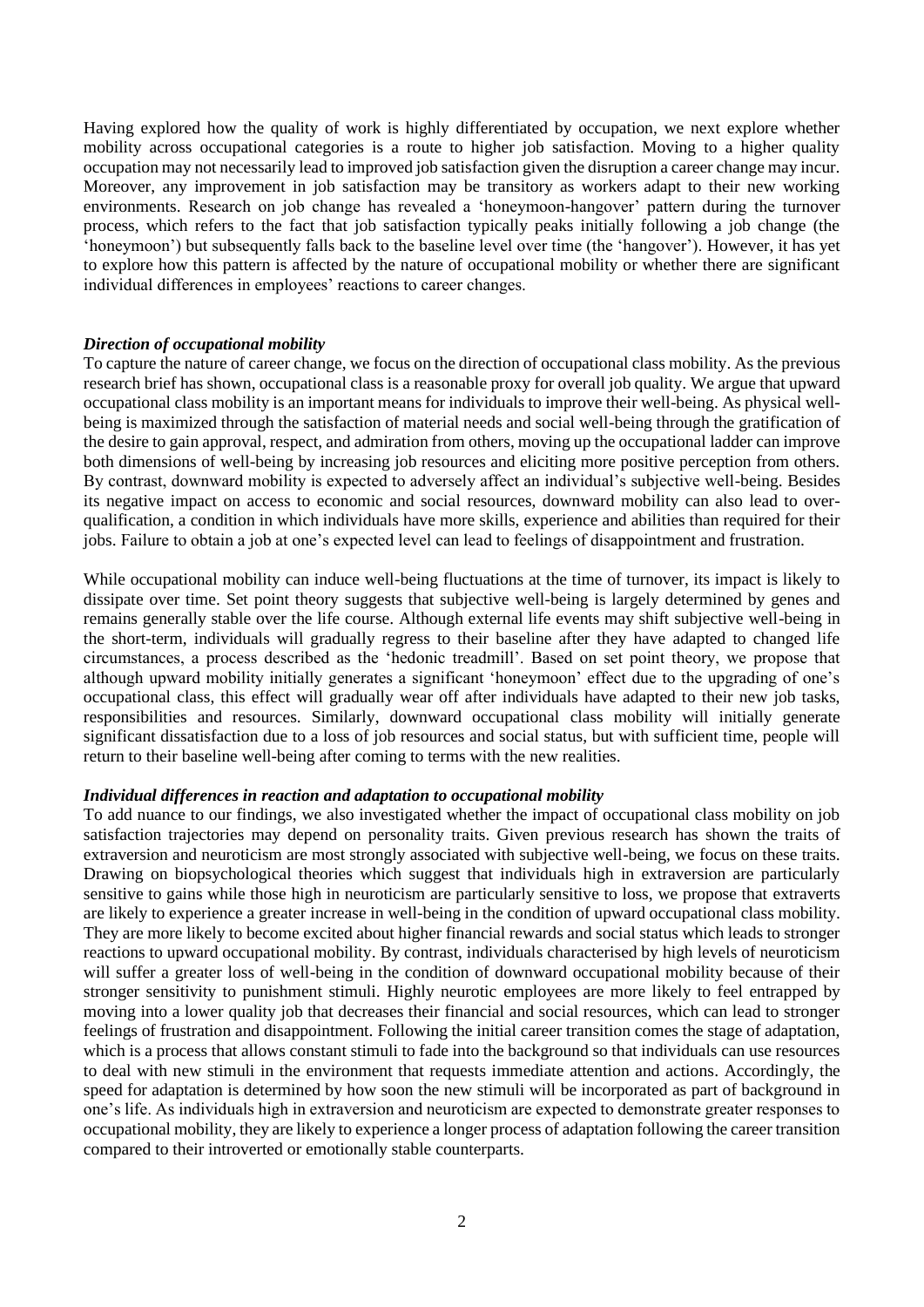### *Results*

Figure 1 shows the effect of upward, lateral and downward occupational class mobility on job satisfaction trajectory for all employees. It can be seen that job satisfaction typically declines sharply in the year prior to occupational class mobility (t-1), which suggests that low levels of job satisfaction trigger subsequent turnover. Consistent with our expectation, upward occupational mobility generates a significant 'honeymoon effect' at the time of turnover (t), while downward occupational class mobility has the opposite effects. The pattern of adaptation, however, shows an interesting asymmetry between the effect of upward and downward mobility. While individuals who moved up the occupational class ladder returned to their baseline well-being by the third year after turnover, those who moved downwards suffered a prolonged loss of well-being that continued for at least four years after the transition.



*Figure 1.* Effect of upward, lateral and downward occupational mobility on job satisfaction (all employees)

Turning to the moderating role of individual personality, we found that extraversion did not amplify the effect of upward mobility. However, neuroticism does exacerbate the negative effect of downward mobility. Figure 2 compares the job satisfaction trajectories of individuals who reported the highest (top 20%) and lowest (bottom 20%) neuroticism scores. While there are hardly any differences in job satisfaction among emotionally stable employees regardless of their direction of occupational class mobility, those who are highly neurotic experienced greater reactions to both upward and downward mobility, with the gap between the two groups growing over time. An intriguing finding in Figure 2 shows that the negative effect of downward mobility emerged not at the time when individuals moved down the occupational hierarchy but in the subsequent years. It may reflect the entrapment effect as those high in neuroticism may experience greater anxiety when they are stuck in a stressful situation. This finding shows that even when individuals do not differ in their initial responses to a career change, a lagged effect may emerge over time.



*Figure 2.* Effect of upward, lateral and downward occupational mobility on job satisfaction by level of neuroticism: top fifth vs. bottom fifth

#### *Conclusion*

Occupational class mobility provides an effective yet largely unexplored way of improving the quality of working life. We find that upward occupational class mobility leads to improved job satisfaction, although